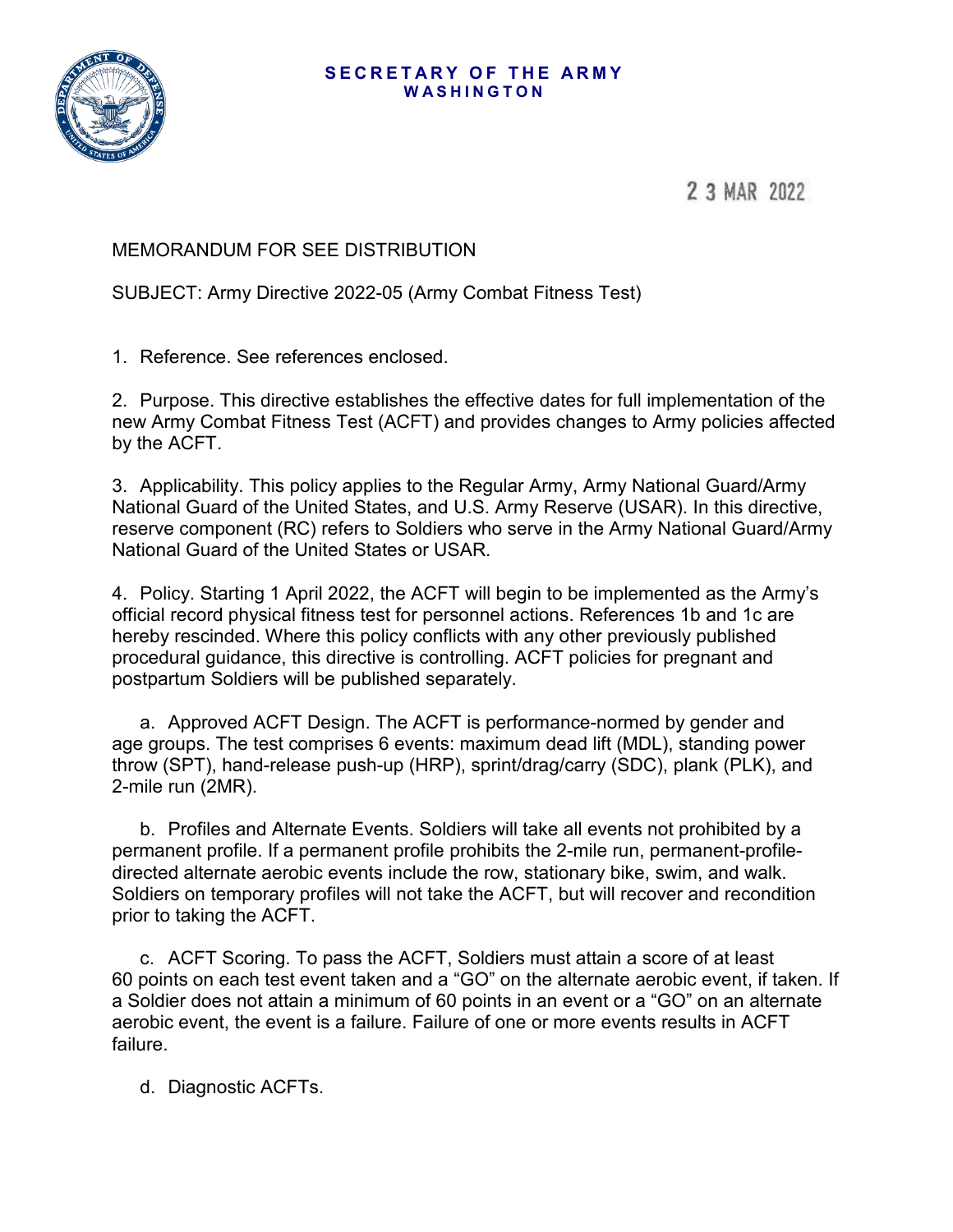(1) RA and USAR (Active Guard Reserve (AGR)). Soldiers will take a diagnostic ACFT (to standard) during 1 April 2022–30 September 2022. In any instance where the Soldier passes the diagnostic ACFT prior to 1 October 2022, the Soldier may elect to have the test re-characterized as a record ACFT and uploaded to the Digital Training Management System (DTMS) at any time after 1 October 2022.

(2) RC (less USAR (AGR)). Soldiers will take a diagnostic ACFT (to standard) during 1 April 2022–31 March 2023. In any instance where the Soldier passes the diagnostic ACFT prior to 1 April 2023, the Soldier may elect to have the test re-characterized as a record ACFT and uploaded to the DTMS at any time after 1 April 2023.

#### e. Record ACFTs.

(1) RA and USAR (AGR). Soldiers will take their first record ACFT prior to 1 April 2023.

(2) RC (less USAR (AGR)). Soldiers will take their first record ACFT prior to 1 April 2024.

(3) Soldier accountability for ACFT performance starts with the first record test. Passing the ACFT highlights Soldier performance for future personnel actions and personal readiness.

f. Frequency. Beginning 1 October 2022, RA/USAR (AGR) Soldiers will take two record ACFTs per calendar year, with no less than 4 months between record tests. RC Soldiers (less USAR (AGR)) will take the ACFT once per calendar year for record, with no less than 8 months between record tests.

g. Acclimatization. Commanders will develop procedures to ensure all assigned Soldiers have sufficient time to properly acclimate to a duty station prior to taking any ACFT in accordance with reference 1g. Commanders will consider, at the very least, weather cycles, temperatures, altitude, and lengthy field exercises/deployments in developing local policy.

h. ACFT Failures. If a Soldier fails a record ACFT on or after 1 October 2022 (RA/USAR (AGR)) or on or after 1 April 2023 (RC (less USAR (AGR)), commanders will flag the Soldier (that is, suspend favorable personnel actions) until such time the Soldier retests and passes a record ACFT. If any Soldiers, including RC (less USAR (AGR)) Soldiers, attending professional military education (PME) for classes that start on or after 1 October 2022, fail both a record test and a retest during the course, they will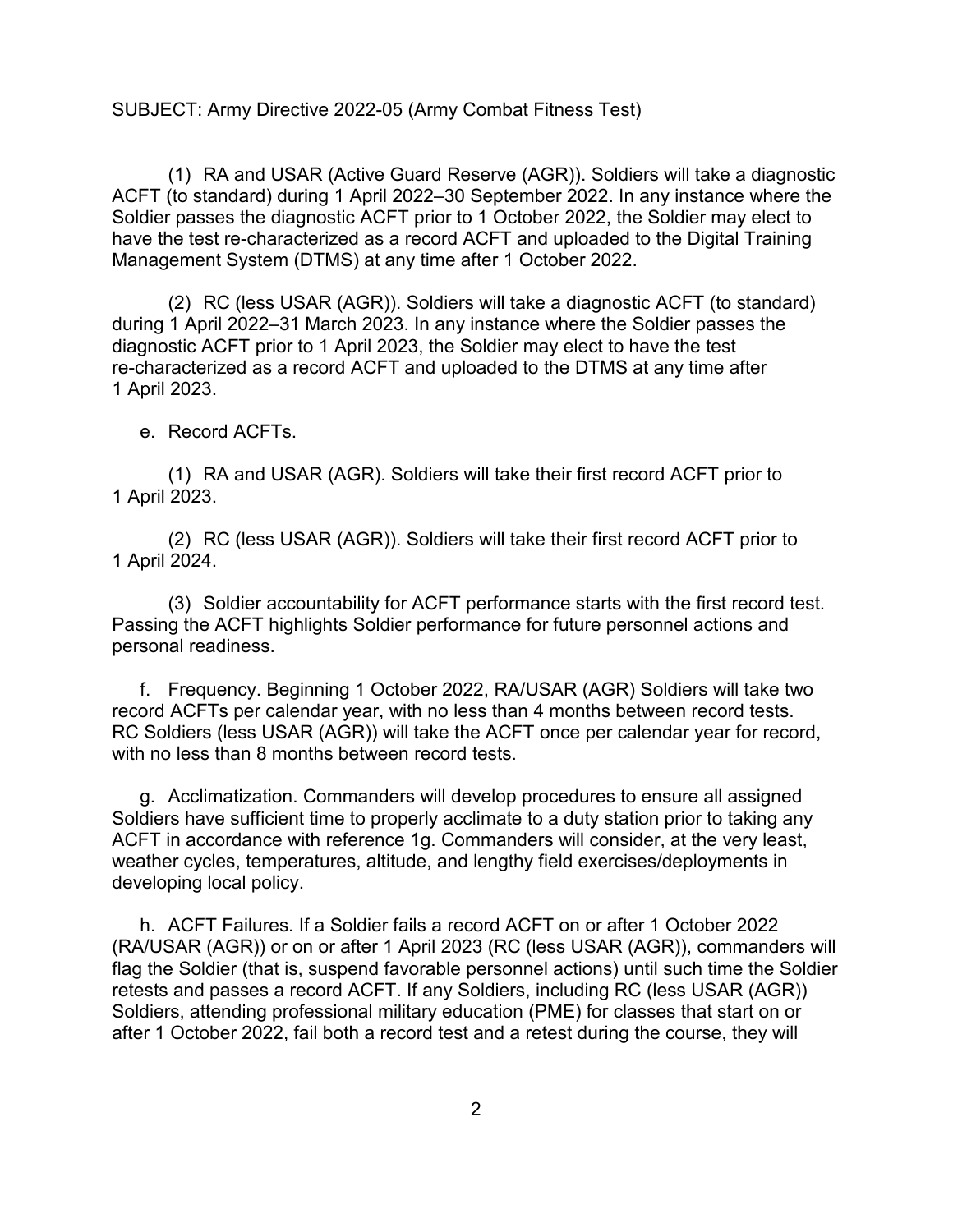be removed from the course and processed in accordance with reference 1g, paragraph 3–13.

(1) RA/USAR (AGR) Soldiers who fail a record ACFT will retest no less than 120 days and no more than 180 days from the test failure. If the commander and Soldier agree that sufficient reconditioning has occurred, the Soldier may retest in less than the prescribed time. The time a Soldier is on a temporary profile does not count toward the retesting timelines set in this directive. These retesting timelines do not apply to Initial Military Training (IMT) and PME courses.

(2) RC (less USAR (AGR)) Soldiers who fail a record ACFT will retest no less than 180 days and no more than 240 days from the test failure. If the commander and Soldier agree that sufficient reconditioning has occurred, the Soldier may retest in less than the prescribed time. The time a Soldier is on a temporary profile does not count toward the retesting timelines set in this directive. These retesting timelines do not apply to IMT and PME courses.

(3) Direct commissioned officers (including judge advocates, chaplains, medical officers, and those appointed under reference 1a) are expected, but not required to pass an ACFT, until 6 months after reaching their first unit of assignment. No adverse administrative actions, including flags, will be taken on these Soldiers until that time.

i. Initial Military Training. For all IMT courses ending on or after 1 October 2022, Soldiers of all grades must have a passing record ACFT to graduate, pursuant to reference 1g, paragraph 3–27. This requirement applies to all components. The Commanding General, U.S. Training and Doctrine Command; The Surgeon General; The Judge Advocate General; and the Chief of Chaplains retain current authorities to approve waivers.

j. Professional Military Education. For all PME courses starting on 1 October 2022 or later, Soldiers must pass a record ACFT to graduate, pursuant to reference 1g, paragraph 3–13c. Proponents of troop schools and functional training courses may require an ACFT as either an entrance or graduation requirement, regardless of course length, for any course starting on or after 1 October 2022. These requirements apply to all components.

k. Commissioning. Effective 1 April 2023, a passing ACFT score is required for contracting Senior Reserve Officer Training Corps (SROTC) cadets (all components). Effective 1 April 2023, a passing ACFT score is also required for commissioning (all components).

### l. Retention.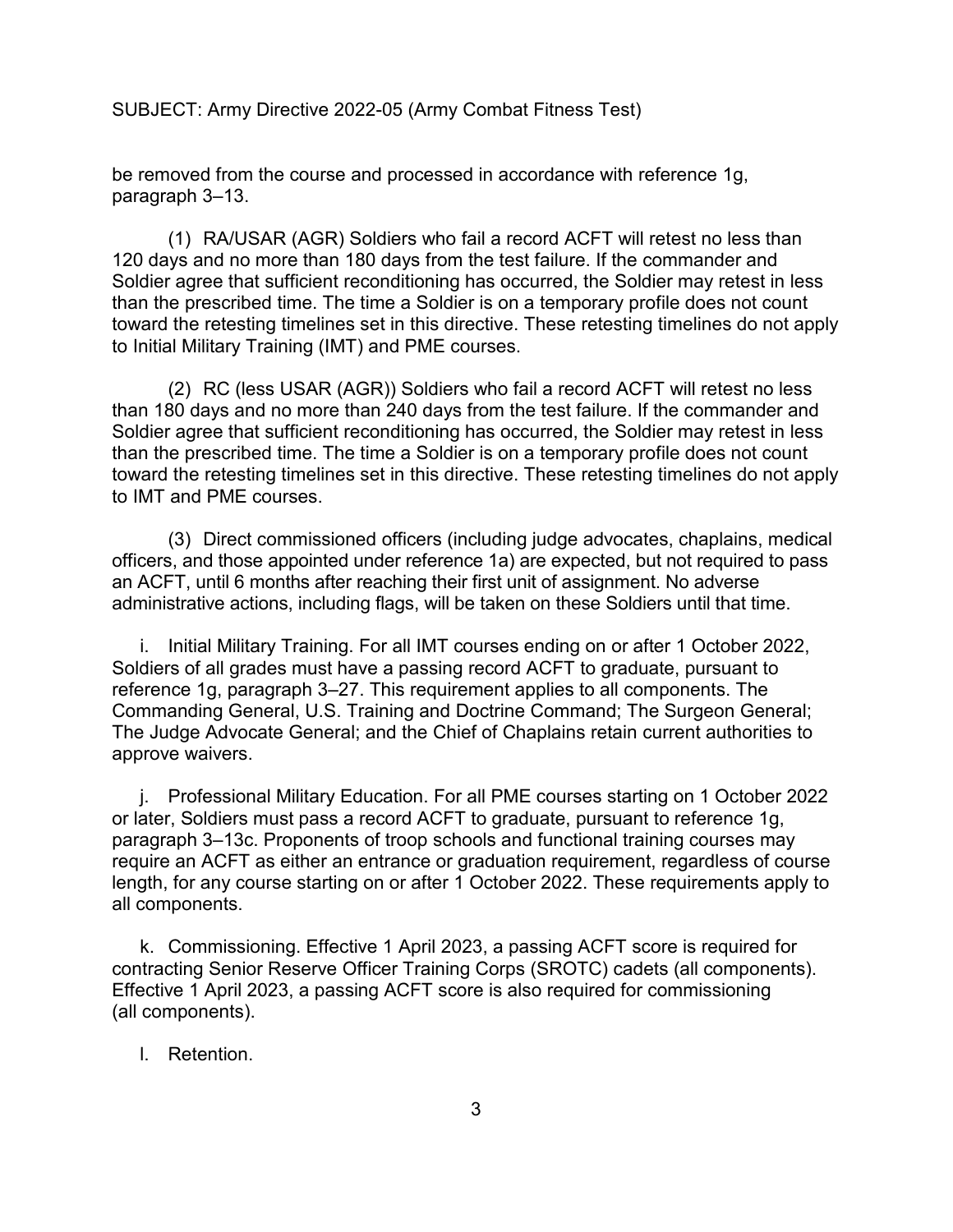(1) Prior to 1 October 2022 for RA/USAR (AGR) and 1 April 2023 for RC (less USAR (AGR)), Soldiers must not be flagged for an Army Physical Fitness Test (APFT) or ACFT failure and must be recommended for retention by their immediate commander.

(2) Effective 1 October 2022 for RA/USAR (AGR) and 1 April 2023 for RC (less USAR (AGR)), Soldiers must have a passing ACFT within the previous 12 months to be eligible for reenlistment. Soldiers without a passing ACFT on or after 1 October 2022 for RA/USAR (AGR) and 1 April 2023 for RC (less USAR (AGR)) are authorized to extend only up to 12 months, allowing an opportunity to pass a record ACFT.

m. Evaluations.

(1) RA/USAR (AGR). Evaluations will indicate ACFT status on officer evaluation reports (OERs) and noncommissioned officer evaluation reports (NCOERs) ending with thru dates of 1 October 2022 or later.

(2) RC (less USAR (AGR)). Evaluations will indicate ACFT status on OERs and NCOERs ending with thru dates of 1 April 2023 or later.

(3) All components. Academic evaluation reports (AERs) or military training courses beginning 1 October 2022 or later will indicate ACFT status as required.

n. Promotions.

(1) Effective 1 October 2022 for RA/USAR (AGR) and 1 April 2023 for RC (less USAR (AGR)), any Soldier flagged for failing to pass the ACFT is ineligible for promotion in accordance with reference 1h.

(2) Effective 1 October 2022 for RA/USAR (AGR) and 1 April 2023 for RC (less USAR (AGR)), the enlisted board record brief will display ACFT scores/data for all noncommissioned officer evaluation boards.

(3) Promotion point changes for promotion to sergeant (SGT) and staff sergeant (SSG) are as follows:

(a) RA and USAR (AGR) Soldiers will continue to use the last record APFT to establish physical fitness promotion points through 31 March 2023, and USAR (less AGR) Soldiers continue through 31 March 2024. During these periods, E-4s and E-5s with no record APFT in the DTMS will be provided the opportunity to take the APFT solely for promotion purposes. No adverse administrative actions, including flags or the initiation of separation, will be taken against Soldiers who fail the APFT under this provision.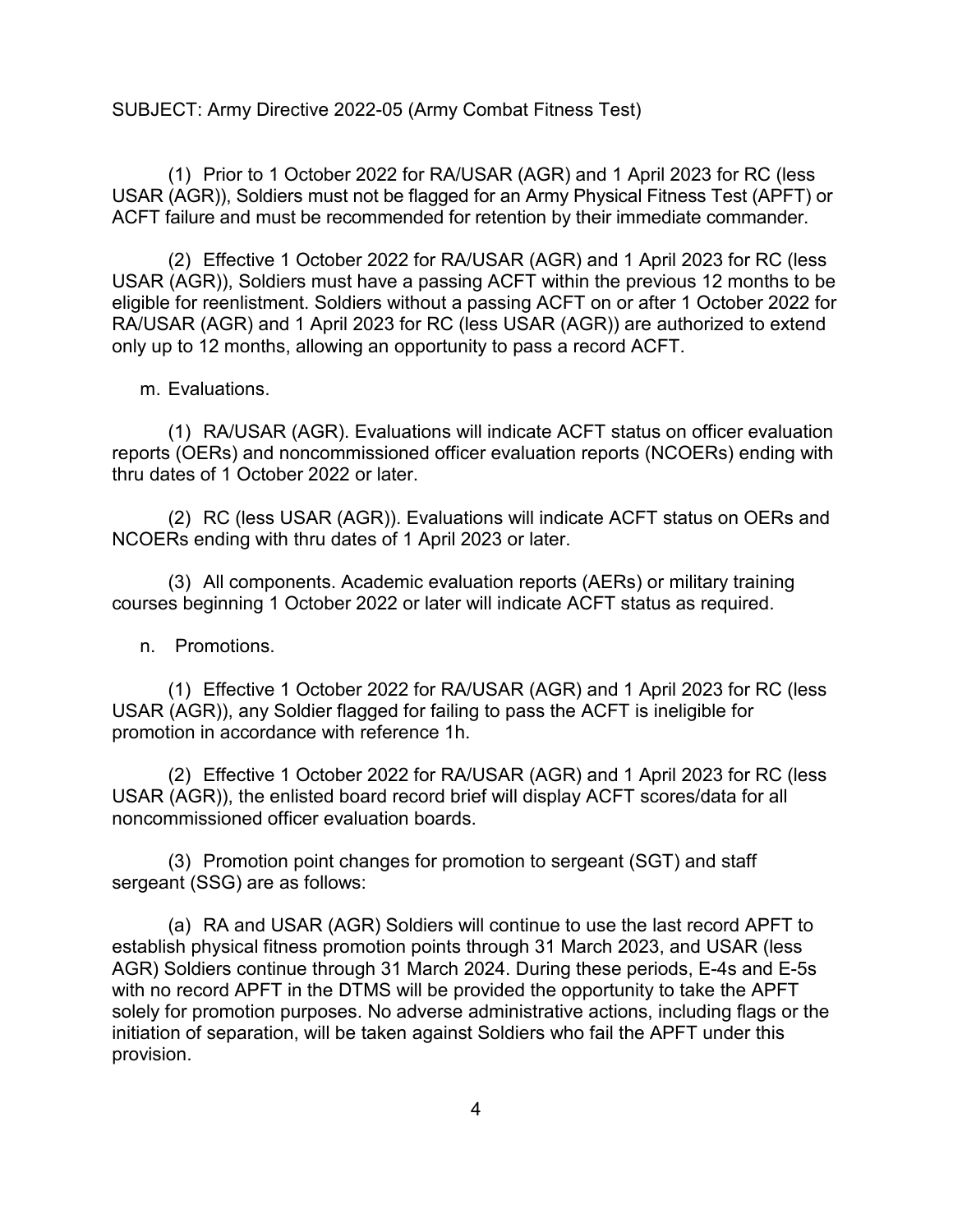(b) Effective 1 April 2023, the distribution points for promotion to SGT and SSG will be revised for all RA and USAR Soldiers. The Deputy Chief of Staff (DCS), G-1 will issue guidance on the redistribution of points to facilitate RA and USAR implementation. The Director, Army National Guard will issue guidance for ARNG implementation.

(c) Soldiers with permanent physical profiles will be granted 60 points in the DTMS for each ACFT event not taken due to the profile. Soldiers will also receive 60 points for a "GO" from an alternate event. These points are in addition to the scores achieved for any ACFT event the Soldier performs.

(d) During 1 April 2023–31 March 2025 (RA/USAR (AGR)) and 1 April 2024– 31 March 2026 (USAR (less AGR)), Soldiers with temporary profiles who are prohibited from taking a record ACFT within the prescribed testing periods will be awarded an ACFT score in the DTMS with effective dates of 31 March 2023 (RA/USAR (AGR)) and 31 March 2024 (USAR (less AGR)). For the purpose of awarding promotion points, Soldiers who have never taken a record APFT will be awarded a minimum passing ACFT score (360 points), and Soldiers who have a record APFT score in DTMS will be awarded an ACFT score equal to twice the total previously achieved on their last record APFT (APFTx2).

### o. Separations.

(1) Enlisted Personnel. Starting 1 April 2023 for RA/USAR (AGR) Soldiers or 1 April 2024 for RC (less USAR (AGR)) Soldiers, commanders will initiate an administrative separation action when an enlisted Soldier fails, or has failed, two consecutive record ACFTs. Commanders have the discretion to initiate a bar to continued service in lieu of initiation of separation. Commanders will follow policy for initiating administrative separation proceedings, pursuant to chapter 13 of Army Regulation (AR) 635–200 or chapter 9 of AR 135–78. The basis for separation will be "unsatisfactory performance."

(2) Officers. Starting 1 April 2023 (RA/USAR (AGR)) or 1 April 2024 (RC less USAR (AGR)), commanders or other authorized initiating officials will initiate an involuntary separation action when an officer fails, or has failed, two consecutive record ACFTs. Administrative separation proceedings will be initiated pursuant to chapter 4 of AR 600–8–24 or chapter 2 of AR 135–175. The basis for separation will be "substandard performance of duty."

p. Governance. The Army will use the Army People Strategy (APS) governance structure to support Holistic Health and Fitness (H2F) and the ACFT. The APS Board of Directors is co-chaired by the Secretary of the Army and Chief of Staff of the Army with support from the Under Secretary of the Army, Vice Chief of Staff of the Army, and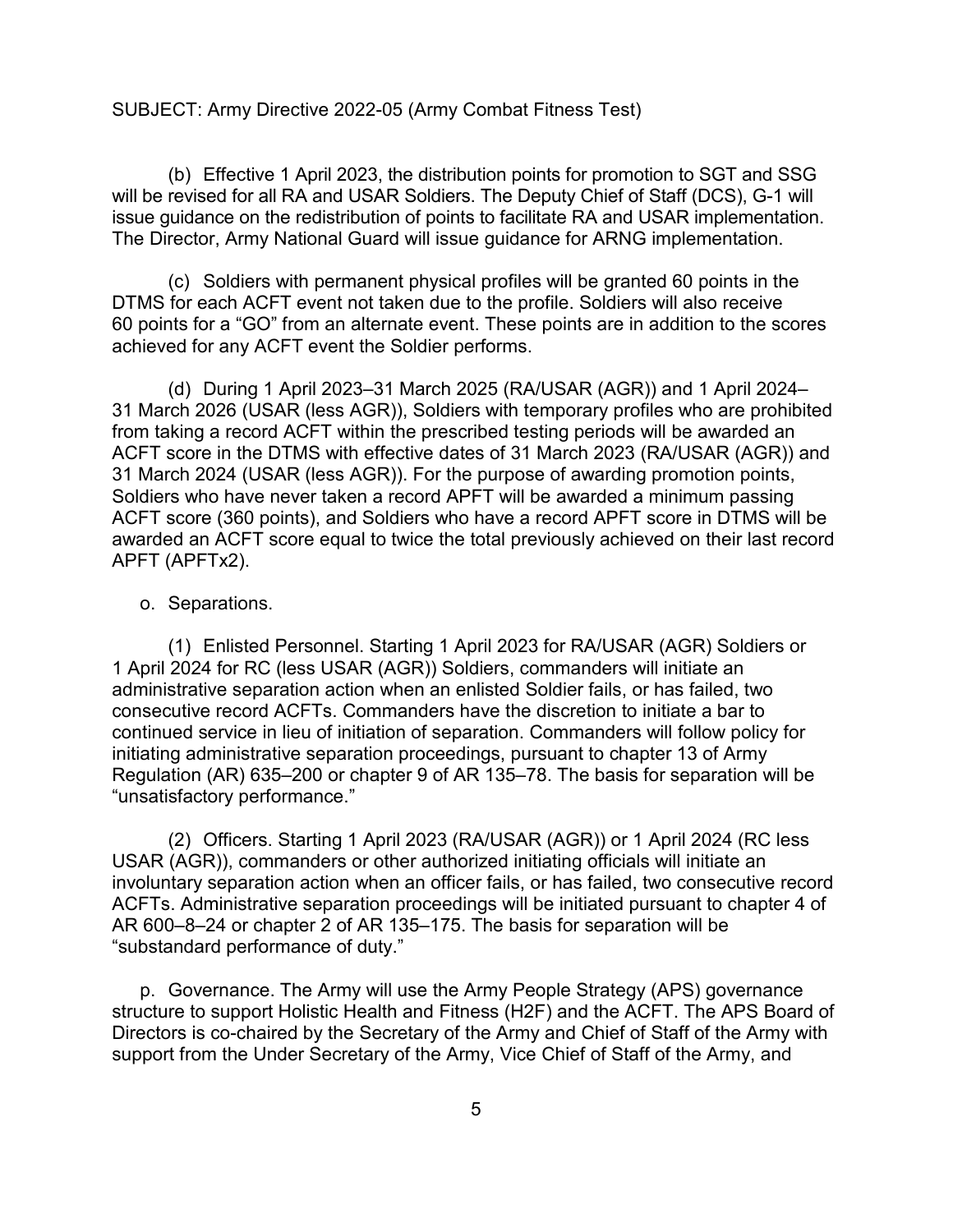Sergeant Major of the Army. An Executive Steering Committee, co-chaired by the Assistant Secretary of the Army (Manpower and Reserve Affairs) and the Commanding General, U.S. Army Training and Doctrine Command, will oversee ACFT implementation. The DCS, G-3/5/7 is a member of the Executive Steering Committee.

5. Proponent. The DCS, G-3/5/7 is the proponent for this policy and will incorporate its provisions in AR 350–1 within 2 years of the date of this directive. In coordination with the Assistant Secretary of the Army (Manpower and Reserve Affairs), the DCS, G-1 will issue additional implementation guidance as applicable.

6. Duration. This directive is rescinded on publication of the revised regulation.

Encl Christine E. Wormuck

DISTRIBUTION:

Principal Officials of Headquarters, Department of the Army **Commander** 

- U.S. Army Forces Command
- U.S. Army Training and Doctrine Command
- U.S. Army Materiel Command
- U.S. Army Futures Command
- U.S. Army Pacific
- U.S. Army Europe and Africa
- U.S. Army Central
- U.S. Army North
- U.S. Army South
- U.S. Army Special Operations Command
- Military Surface Deployment and Distribution Command
- U.S. Army Space and Missile Defense Command/Army Strategic Command
- U.S. Army Cyber Command
- U.S. Army Medical Command
- U.S. Army Intelligence and Security Command
- U.S. Army Criminal Investigation Command
- U.S. Army Corps of Engineers
- U.S. Army Military District of Washington
- U.S. Army Test and Evaluation Command
- U.S. Army Human Resources Command

Superintendent, U.S. Military Academy (CONT)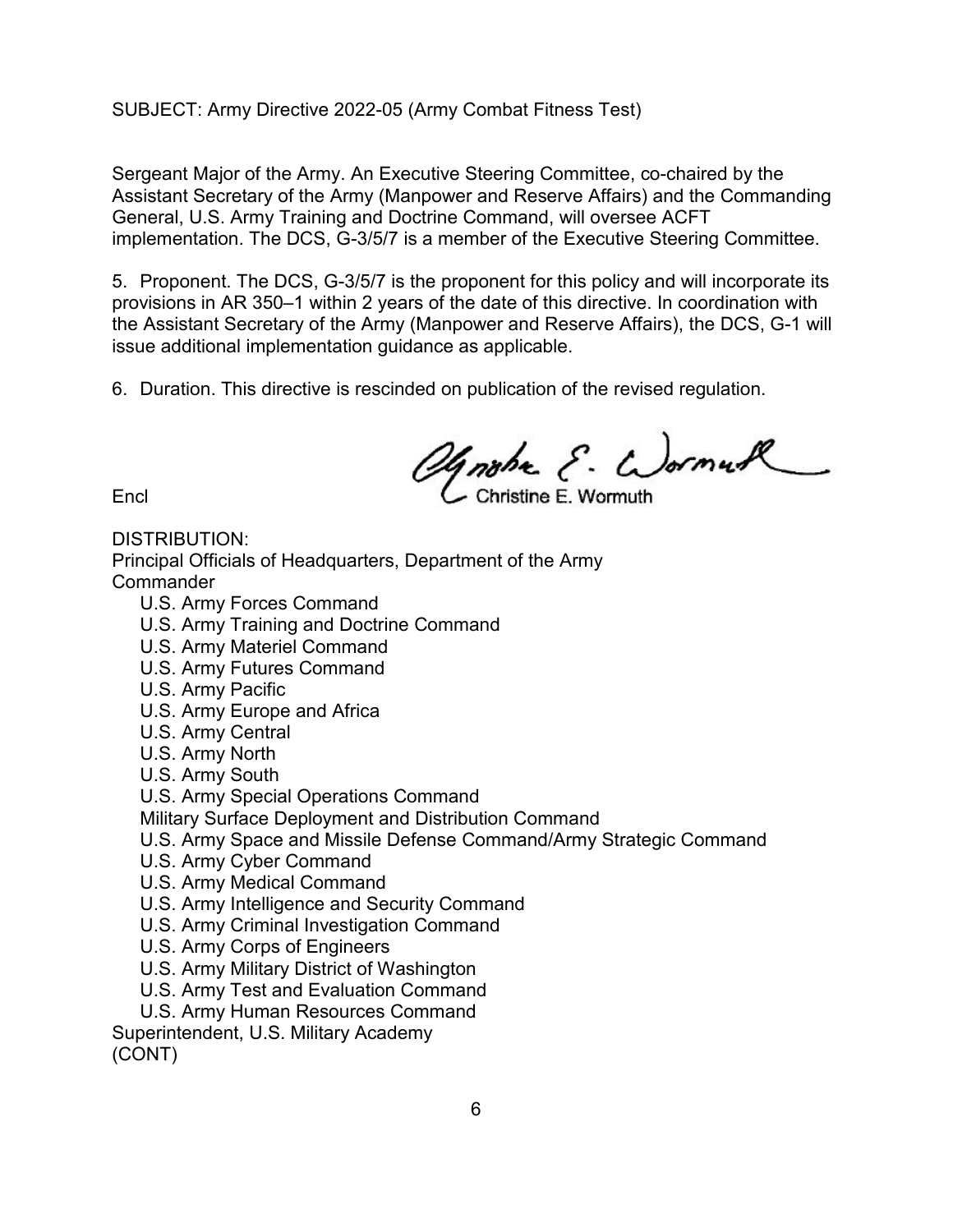DISTRIBUTION: (CONT) Director, U.S. Army Acquisition Support Center Superintendent, Arlington National Cemetery Commandant, U.S. Army War College Director, U.S. Army Civilian Human Resources Agency

CF: Director of Business Transformation Commander, Eighth Army